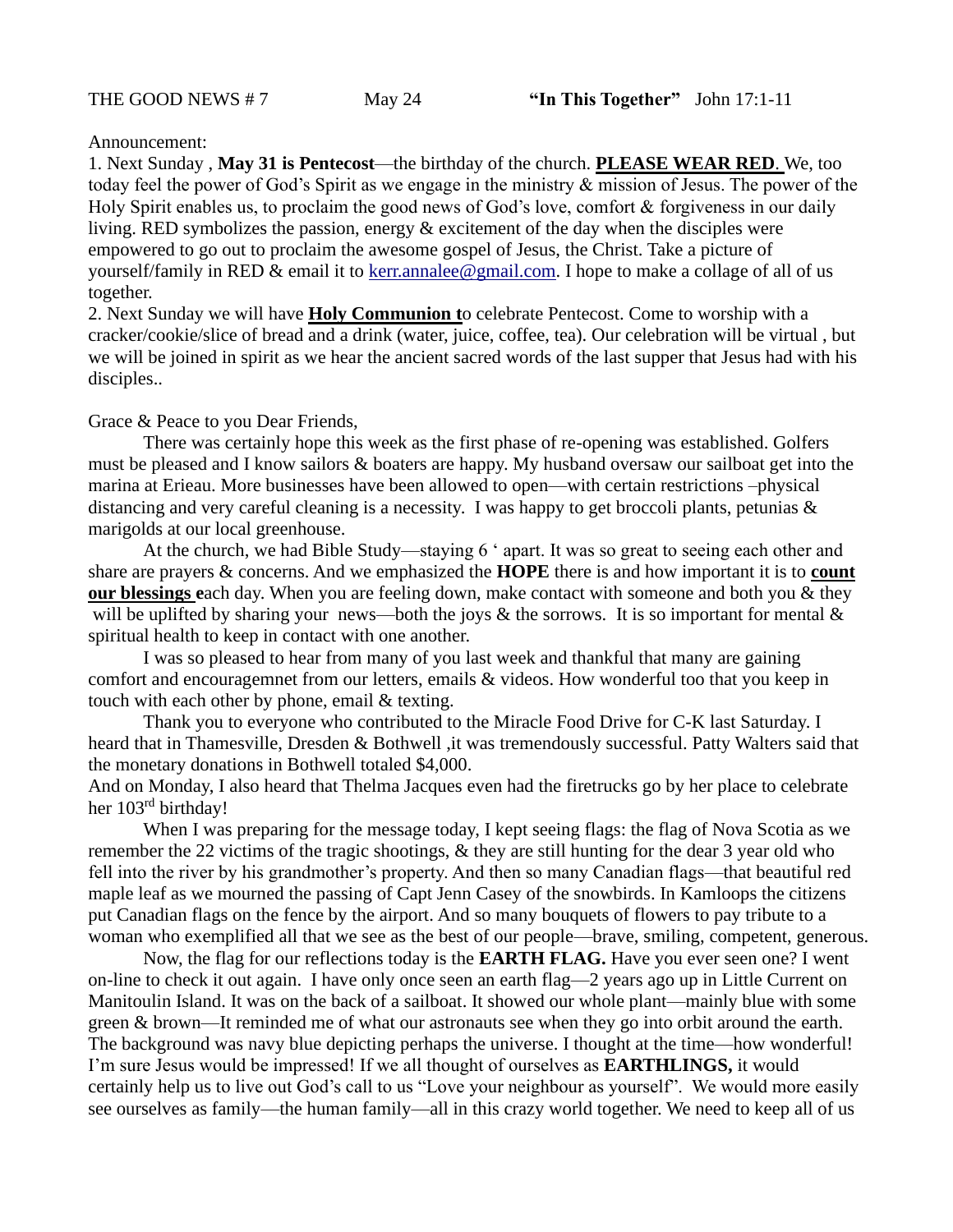"safe"--not just our immediate family, blood-related circle. (If we believe ourselves related to Adam, we are all blood related!)

The theme today is "**we are all in this together**". How appropriate this is for the COVID time!

Let's turn to our scriptures of today: John 17:1-11. This message /prayer from Jesus is truly fitting for this challenging time that we are living through. How often have we heard: "We're all in this together"

These passages in the gospel of John are often called "the farewell discourses". Here, we see Jesus in his final hours. He prays for those who would follow him saying, "May my followers be one heart & mind, just as you & I are one heart & mind. And Holy Father, protect and guard them as they pursue this life."

It is interesting to compare this prayer with the one in the other gospels.

For John, this prayer comes immediately before Jesus' arrest in the Garden of Gethsemane. In contrast, Matthew, Mark, and Luke all have Jesus praying for God to remove this "cup of suffering." John, on the other hand, presents a different kind of prayer. This prayer focuses on unity, on glorifying the church, and for the disciples to be blessed in their work.

For John, the focus is on "how do we move forward?" The prayer's power lies in Jesus' request that God will protect the disciples (the church) and keep them (it) unified. Jesus' hopes that they may not be divided in vision or purpose.

One of the commentaries I read said: "This emphasis on unity does *not* mean that all Christians are expected to agree – that would be foolish at best – but rather the fervent hope that we will recognize that what unites us is far greater than what divides us."

Here we are 2,000 years later and this is still Jesus' prayer, "that all might be one", unified in our love and caring for one another. It is true, we are watching closely what is happening in China, Italy and around the world. Some countries are a month or 2 ahead of us in this COVID- 19 response and we can learn from them. We also share information concerning treatments to alleviate symptoms and eventually have a vaccine. The scientists of the world are working under the Earth flag and sharing information.

We remember a time not too long ago, when to have AIDS was a death sentence. Today many are able to live full & long lives with this condition because we, as global people, worked together to find solutions. When we have unity of purpose and caring, when we live as earthlings, we can most clearly live out our lives as Jesus has prayed for us.

I have a story that illustrates this well:

One day, a man said to God, "O My Holy One, would you explain to me about Heaven & Hell. God showed the man two doors. Inside the first one, in the middle of the room, was a large round table with a large pot of stew. It smelled delicious and made the man's mouth water, but the people sitting around the table were thin and sickly. They appeared to be famished. They were holding spoons with very long handles and each found it possible to reach into the pot of stew and take a spoonful, but because the handle was longer than their arms, they could not get the spoons back into their mouths.

The man shuddered at the sight of their misery and suffering. God said, "You have seen Hell."

Behind the second door, the room appeared exactly the same. There was the large round table with the large pot of wonderful stew that made the man's mouth water. The people had the same long-handled spoons, but they were well nourished and healthy, laughing and talking.

The man said, "I don't understand."God smiled. It is simple, he said, Love only requires one skill. These people learned early on to share and feed one another. While the greedy only think of themselves… Sometimes, when we are so self centred & think only of ourselves, we